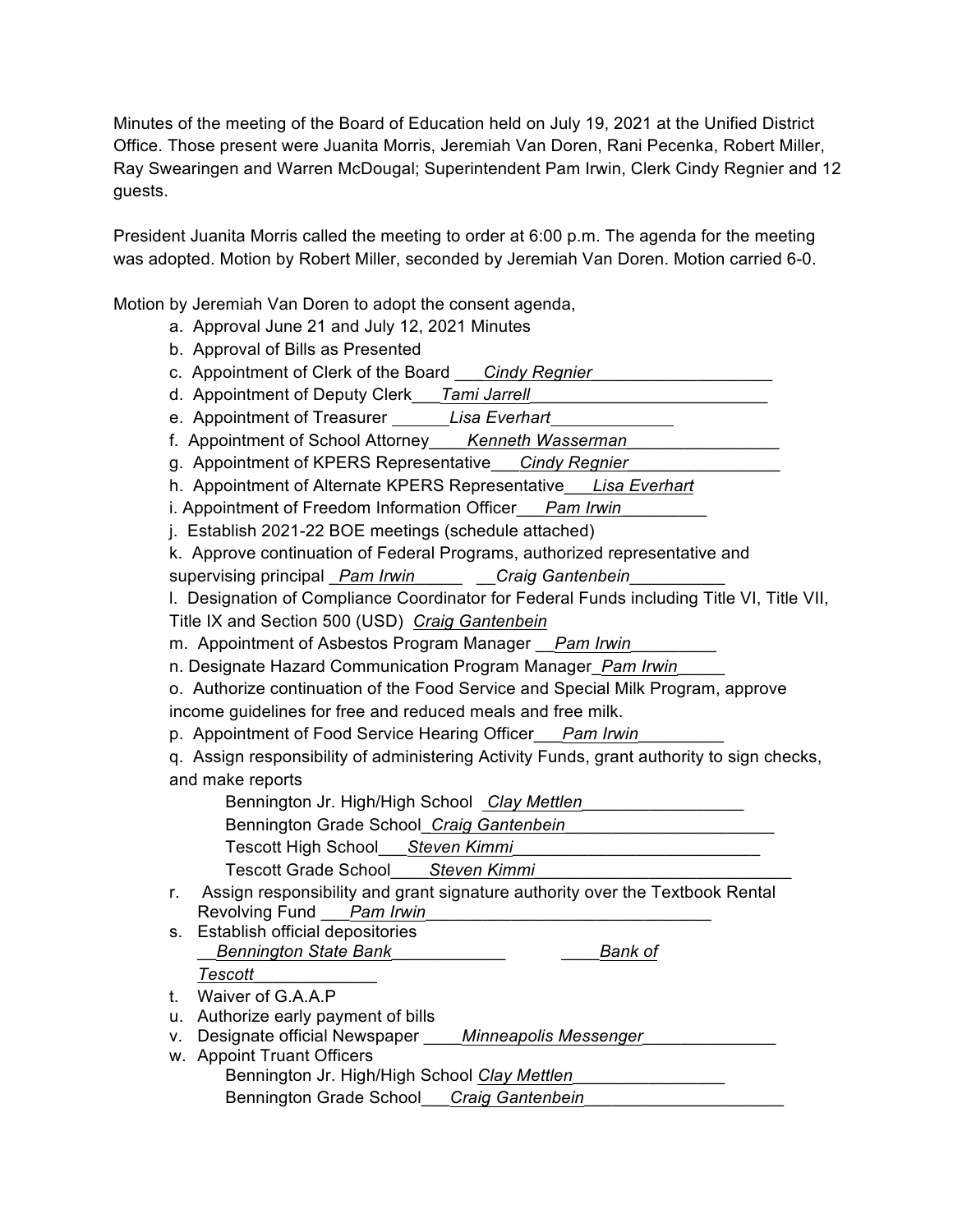Tescott High School\_\_\_\_\_*Steven Kimmi*\_\_\_\_\_\_\_\_\_\_\_\_\_\_\_\_\_\_\_\_\_\_\_\_\_ Tescott Grade School\_\_*Steven Kimmi*\_\_\_\_\_\_\_\_\_\_\_\_\_\_\_\_\_\_\_\_\_\_\_\_\_\_\_\_\_

- x. Appoint coordinator(s) for Homeless Children Duties\_*School Principals and Crystal VanCoevern*\_
- y. Appoint Hearing Officer for student long term suspensions or expulsions\_\_*Pam Irwin*\_\_\_\_\_\_\_\_\_\_\_\_\_\_\_\_\_\_\_\_\_\_\_\_\_\_\_\_\_\_\_\_\_\_\_
- z. 2021-22 school calendar adopt 1116 hour alternative schedule

Seconded by Rani Pecenka. Motion carried 6-0.

Motion by Warren McDougal to accept the resignation of Rosemary Neaderhiser from Position #6 Board of Education member, effective immediately. Seconded by Robert Miller. Motion carried 6-0.

Motion by Ray Swearingen to appoint Jeff Shamburg to fill the vacant position #6 on the Board of Education, effective immediately. Seconded by Rani Pecenka. Motion carried 6-0.

Motion by Jeremiah Van Doren to nominate Robert Miller as the Vice President of the board effective immediately. Seconded by Rani Pecenka. Motion carried 7-0.

Motion by Rani Pecenka to make the appointment of Robert Miller as Vice President of the board. Seconded by Warren McDougal. Motion carried 7-0.

Alloy Architects, McCown Gordon and Stifel representatives presented the proposed bond statement and accompanying documents. Motion by Ray Swearingen to adopt the bond statement as presented. Seconded by Robert Miller. Motion carried 7-0.

Ray Swearingen left the meeting at 7:10 p.m.

Motion by Warren McDougal to establish the rate for substitute pay at \$125 per day for the 21- 22 school year. Seconded by Jeremiah Van Doren. Motion carried 5-1, Shamburg abstaining.

Motion by Robert Miller to give Superintendent Irwin the authority to negotiate with Nextlink in establishing the type of tower to be used and requested signal mountings. Seconded by Rani Pecenka. Motion carried 6-0.

McDougal, Van Doren and Morris were appointed to a committee to establish procedures and forms for superintendent evaluation.

The board made a preliminary review of the 21-22 budget.

Motion by Robert Miller to approve the facilities use request and waiver of fees for TAKE Defense on December 4, 2021. Seconded by Rani Pecenka. Motion carried 6-0.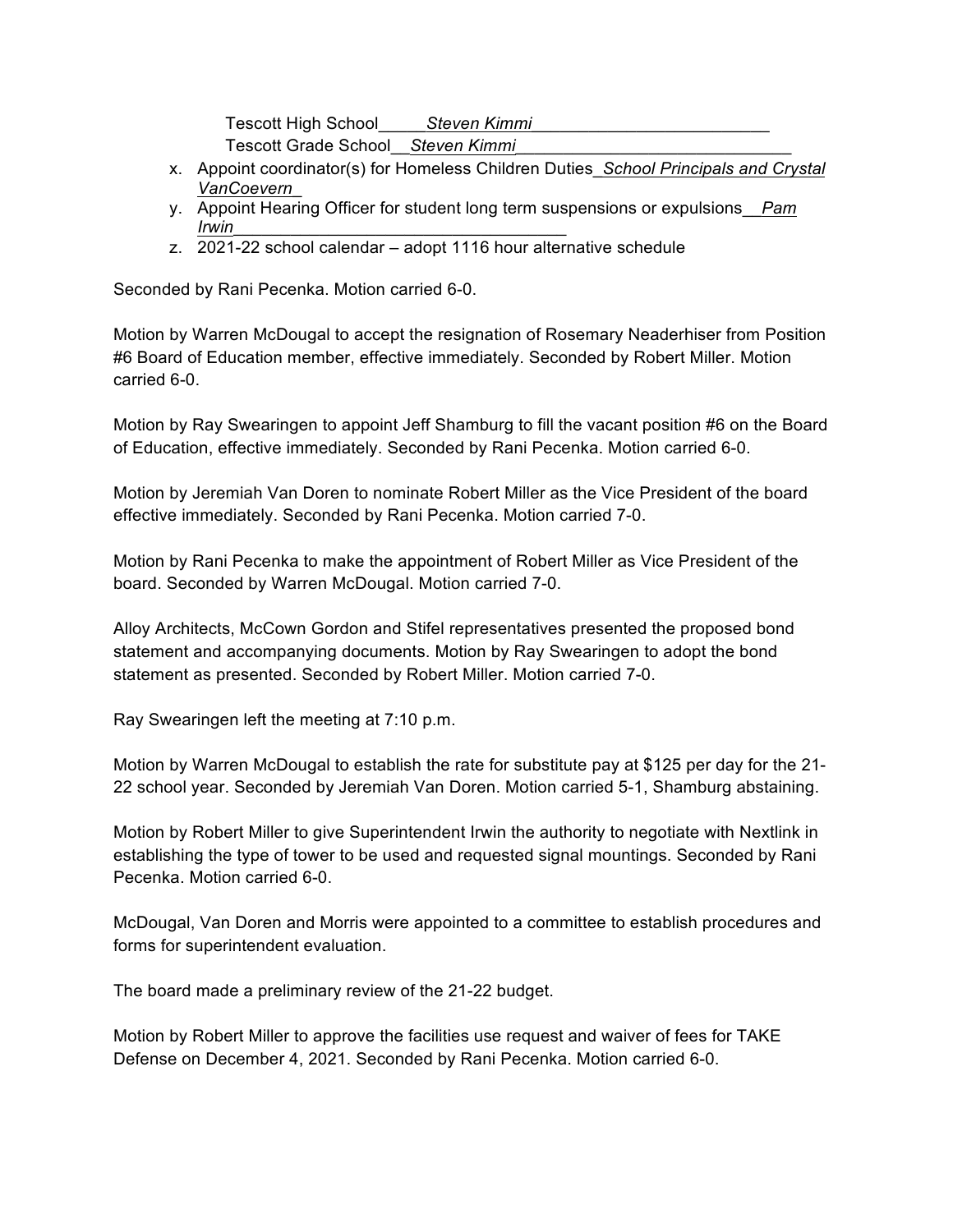Motion by Robert Miller that the board enter executive session for 15 minutes to discuss student issues, personnel and negotiations. Seconded by Warren McDougal. Motion carried 6-0. The board entered executive session at 8:00 p.m.

The board reconvened at 8:15 p.m.

Motion by Robert Miller that the board reenter executive session for 15 minutes to discuss personnel. Seconded by Warren McDougal. Motion carried 6-0. The board entered executive session at 8:15 p.m.

The board reconvened at 8:30 p.m.

Motion by Warren McDougal to rescind the decision at the June 21, 2021 board meeting to nonrenew an out of district student and to accept the student attendance as recommended by the superintendent. Seconded by Jeremiah Van Doren. Motion carried 6-0.

Motion by Robert Miller to approve the hire of Brin Snyder as Title Aid for the 1<sup>st</sup> semester of 21-22. Seconded by Jeremiah Van Doren. Motion carried 6-0.

Motion by Rani Pecenka to extend Superintendent Irwin's vacation leave from 15 to 20 days beginning with the 21-22 school year. Seconded by Robert Miller. Motion carried 6-0.

Motion by Robert Miller to approve the negotiations agreement for 21-22. Seconded by Rani Pecenka. Motion carried 6-0.

President Juanita Morris adjourned the meeting.

Cindy Regnier Clerk of the Board